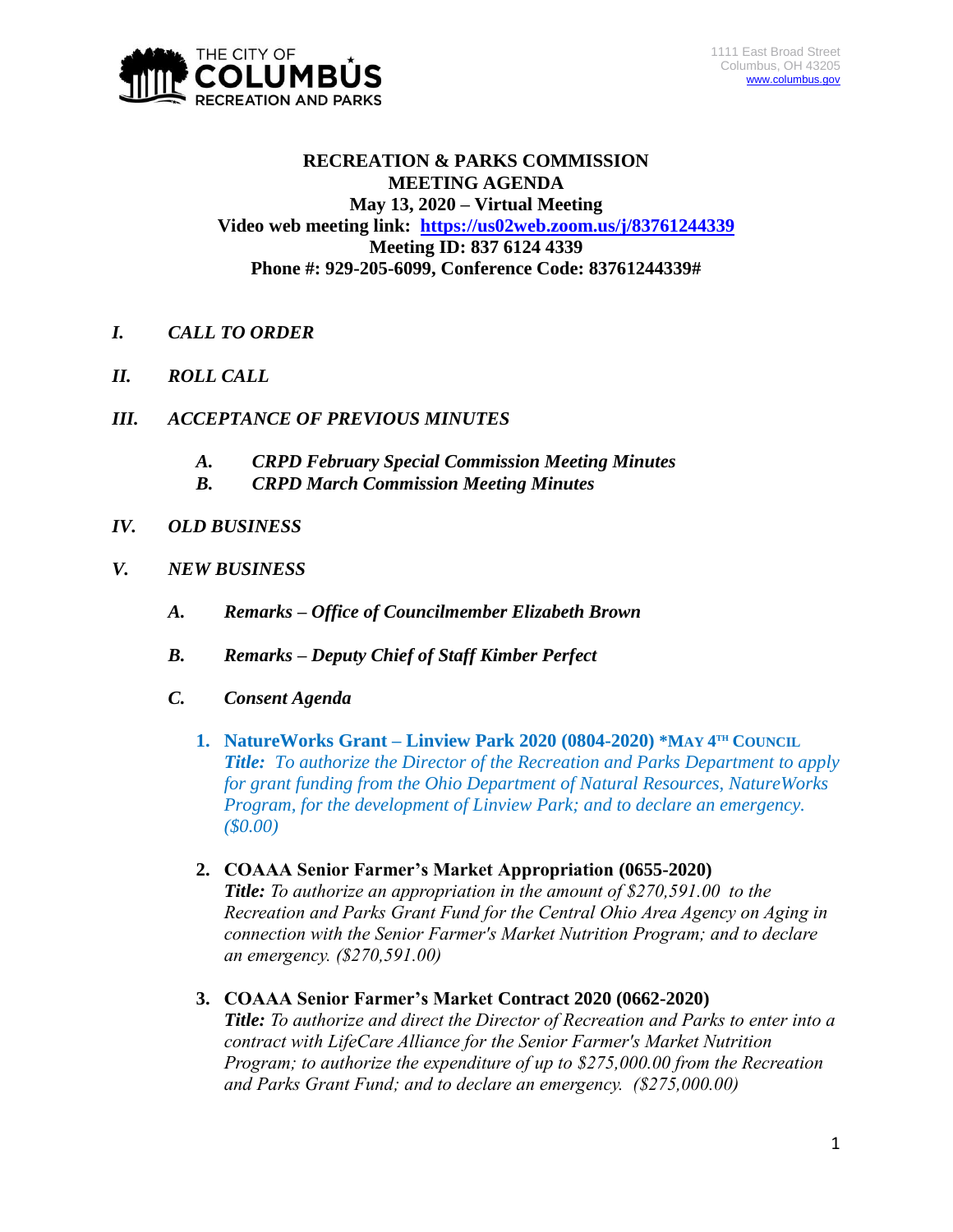

# **4. SuperGames 2020 (1067-2020)**

*Title: To authorize the Director of Recreation and Parks to enter into contract with Direct Instructional Support Systems, Inc., dba SuperGames, for mobile game rental services; to waive the competitive bidding provisions of the City Code Chapter 329; to authorize the expenditure of \$57,645.00 from the Recreation and Parks Operating Fund; and to declare an emergency (\$57,645.00)*

# **5. Sumer Food 2020 (1069-2020)**

*Title: To authorize and direct the Director of Recreation and Parks to accept a grant from the Ohio Department of Education in the amount of \$2,500,000.00 for the 2020 Summer Food Program; to authorize the appropriation of \$2,500,000.00 to the Recreation and Parks Grant Fund 2283; to authorize the Director of Recreation and Parks to enter into an agreement with Columbus City Schools in the amount of \$2,300,000.00 for the preparation and delivery of meals for the Summer Food Program; to authorize the expenditure of \$2,300,000.00 from the Recreation and Parks Grant Fund 2283; and to declare an emergency. (\$2,500,000.00)*

## **6. COAAA Building Management & Maintenance Services (1013-2020)**

*Title: To authorize and direct the Director of Recreation and Parks to modify and extend the contract with HER, LLC for building management and maintenance services for the Central Ohio Area Agency on Aging for an additional 12 months beginning July 1, 2020; to waive the competitive bidding provisions of Chapter 329 of the Columbus City Codes; to authorize the expenditure of \$370,000.00 or so much thereof from the Recreation and Parks Grant Fund; and to declare an emergency. (\$370,000.00)*

## **7. TANF Summer Camp Grant 2020 (1126-2020)**

*Title: To authorize and direct the Director of Recreation and Parks to accept a grant in the amount of \$66,000.00 and enter into an agreement with the Franklin County Department of Job and Family Services to provide camp tuition for children from low-income families; to appropriate \$66,000.00 to the Recreation and Parks Grant Fund; and to declare an emergency. (\$66,000.00)*

## *D. Administration Agenda*

**8. General Design/Construction Mgmt. Services – Staffing (0833-2020) \*MAY 4 TH COUNCIL**

*Title: To authorize the Director of Recreation and Parks to modify an existing contract with OHM Advisors for staff augmentation services (Ord.1885-2019); to authorize the expenditure of \$300,000.00 from existing Auditor's Certificates. ACPO003513 was established by 2453-2018 and ACPO005106 was established by 0433-2020; and to declare an emergency. (\$300,000.00)*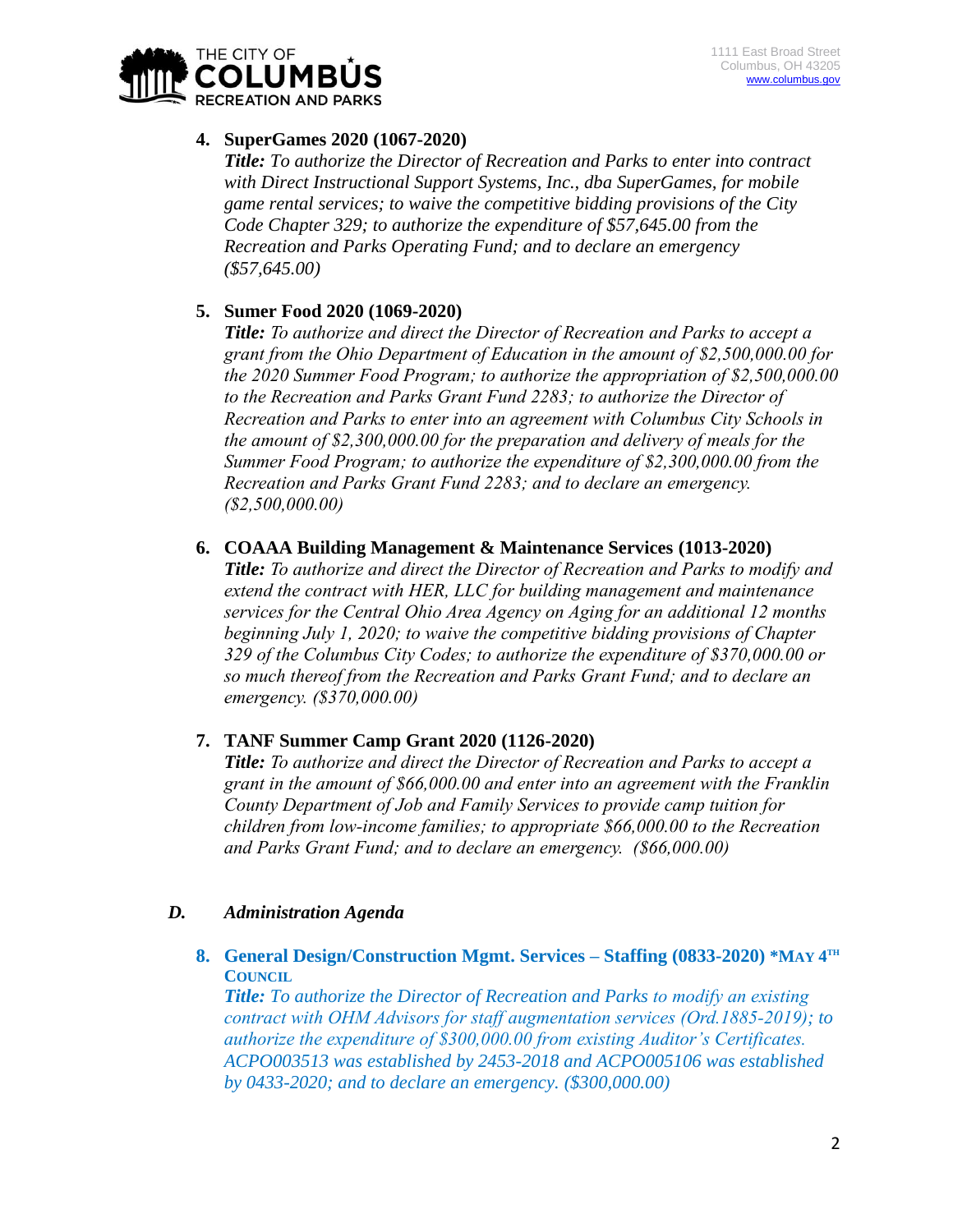

Consultants received request and had been pre-qualified in accordance with Columbus City Code, Title 3, Section 329.26 and by Ordinance 2453-2018. Selection was a quality based selection and costs for services were not requested.

| Company                             | <b>Status</b>  | Amount           |
|-------------------------------------|----------------|------------------|
| <b>OHM Advisors/CTL Engineering</b> | <b>MAJ/MBE</b> | Design Bid - N/A |
| Arcadis                             | <b>MAJ</b>     | Design Bid - N/A |
| <b>Abbot Studios</b>                | <b>MAJ</b>     | Design Bid - N/A |
| <b>BBCO</b> Design                  | (MBE)          | Design Bid - N/A |

In accordance with City Code, a selection team evaluated the proposals and recommended OHM Advisors be selected to perform the work. The firm was chosen based on their referenced projects, experience, qualifications, availability, timeline, and project approach.

RFP's were sent to our pre-qualified consultants listed above, in accordance with City Code Section 329, on May 14, 2019 and received by the Recreation and Parks Department on May 20, 2019.

#### **9. CRPD Compact Excavator and Trailer (0852-2020) \*MAY 4<sup>TH</sup> COUNCIL**

*Title: To authorize the Director of the Department of Finance and Management to enter into a contract with Bobcat Enterprises Inc. and Buckeye Power Sales for the purchase of one (1) compact excavator and one (1) trailer for the Recreation and Parks Department - Building Maintenance Section in accordance with bids received in the Purchasing Office on RFQ014862; to authorize the transfer of \$21,434.75 within the Recreation and Parks Bond Fund; to amend the 2019 Capital Improvements Budget Ordinance 1326-2019; to authorize the expenditure of \$40,388.80 from the Recreation and Parks Voted Bond Fund; and to declare an emergency. (\$40,388.80)*

The Purchasing Office advertised bid RFQ014862. Six (6) bids were received as follows:

| Vendor<br><b>Bobcat Enterprises Inc.</b> | <b>Manufacturer</b> / Model<br><b>Bobcat Excavator</b><br><b>Cronkhite Trailer</b>                                                     | <b>Bid Amount</b><br>\$34,608.80<br>\$5,980.00 |
|------------------------------------------|----------------------------------------------------------------------------------------------------------------------------------------|------------------------------------------------|
|                                          | Buckeye Power Sales Company Yanmar Vio35 Compact Mini Excavator \$43,100.00<br><b>Coyote Trailer</b>                                   | \$5,780.00                                     |
|                                          | Southeastern Equipment Co. Inc. Kobelco SK25 Compact Excavator<br><b>Case CX26C Compact Excavator</b><br><b>Cronkhite 2616 Trailer</b> | \$40,406.00<br>\$42,388.00<br>\$6,040.00       |
| <b>JC</b> Enterprises                    | <b>Compact Excavator</b><br><b>Trailer</b>                                                                                             | \$51,221.00<br>\$11,553.00                     |
| <b>Holden Industries</b>                 | <b>Compact Excavator</b><br><b>Trailer</b>                                                                                             | No Bid<br>\$8,668.00                           |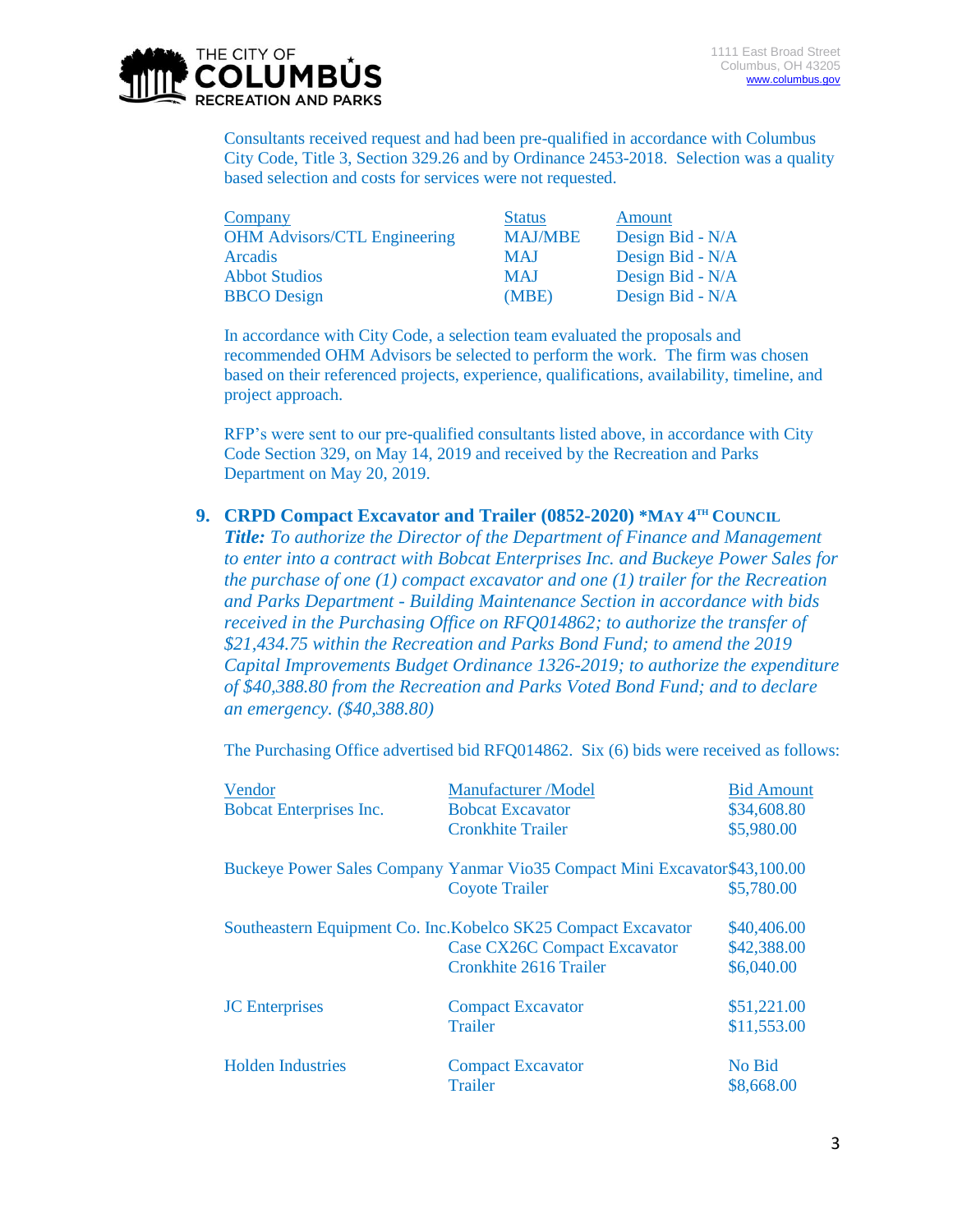

| Technology International Inc. Compact Excavator |         | \$54,290.00 |
|-------------------------------------------------|---------|-------------|
|                                                 | Trailer | \$6,065.00  |

Low Bidder for the Compact Excavator / Bobcat Enterprises Inc. bid met all specifications and can hold pricing for 180 days.

Low Bidder for the Trailer / Buckeye Power Sales Co. bid met all specifications and can hold pricing for 180 days.

Bids were advertised through Vendor Services, in accordance with City Code Section 329, on February 14, 2020 and received by the Finance and Management Department on March 5, 2020.

| Vendor                                    | <b>Status</b> | Manufacturer/Model      | <b>Bid Amount</b> |
|-------------------------------------------|---------------|-------------------------|-------------------|
| Bobcat Enterprises Inc.                   | EBO CC        | <b>Bobcat Excavator</b> | \$34,608.80       |
| <b>Buckeye Power Sales Company EBO_CC</b> |               | Coyote Trailer          | \$5,780.00        |

After reviewing the proposals that were submitted, it was determine that Bobcat Enterprises Inc. was the lowest and most responsive bidder for the Compact Excavator and Buckeye Power Sales Company was the lowest and most responsive bidder for the Trailer.

Bobcat Enterprises Inc. and Buckeye Power Sales Company has met code requirements with respect to prequalification, pursuant to relevant sections of Columbus City Code Chapter 329.

#### **10. Golf Course Spring Application (0853-2020) \*MAY**  $4^{\text{th}}$  **COUNCIL**

*Title: To authorize the Director of Finance and Management to enter into contract with the Harrell's, LLC for the purchase of Golf course fertilizer and pesticides on behalf of the Recreation and Parks Department; to waive the competitive bidding provisions of City Code; to authorize the expenditure of \$62,123.47 from and within the Recreation and Parks Operating Fund; and to declare an emergency. (\$62,123.47)*

#### **11. Rock Fork Trail – Dublin Granville Road Bridge Improvements (0908-2020)**

*Title: To authorize the Director of Recreation and Parks Department to enter into an agreement with the Franklin County Engineers Office to contribute funds for trail improvements to the Dublin/Granville Road bridge over Rocky Fork Creek; to authorize the transfer of \$95,000.00 between projects within the Recreation and Parks Bond Fund; to amend the 2019 Capital Improvements Budget Ordinance 1326-2019; to authorize the expenditure of \$95,000.00 from the Voted Bond Fund. (\$95,000.00)*

#### **12. Ulry/Warner Parkland Design (0915-2020)**

*Title: To authorize and direct the Recreation and Parks Department Director to enter into contract with EDGE Group, Inc. to provide professional services associated with the park land design for the Ulry Warner Park and to authorize*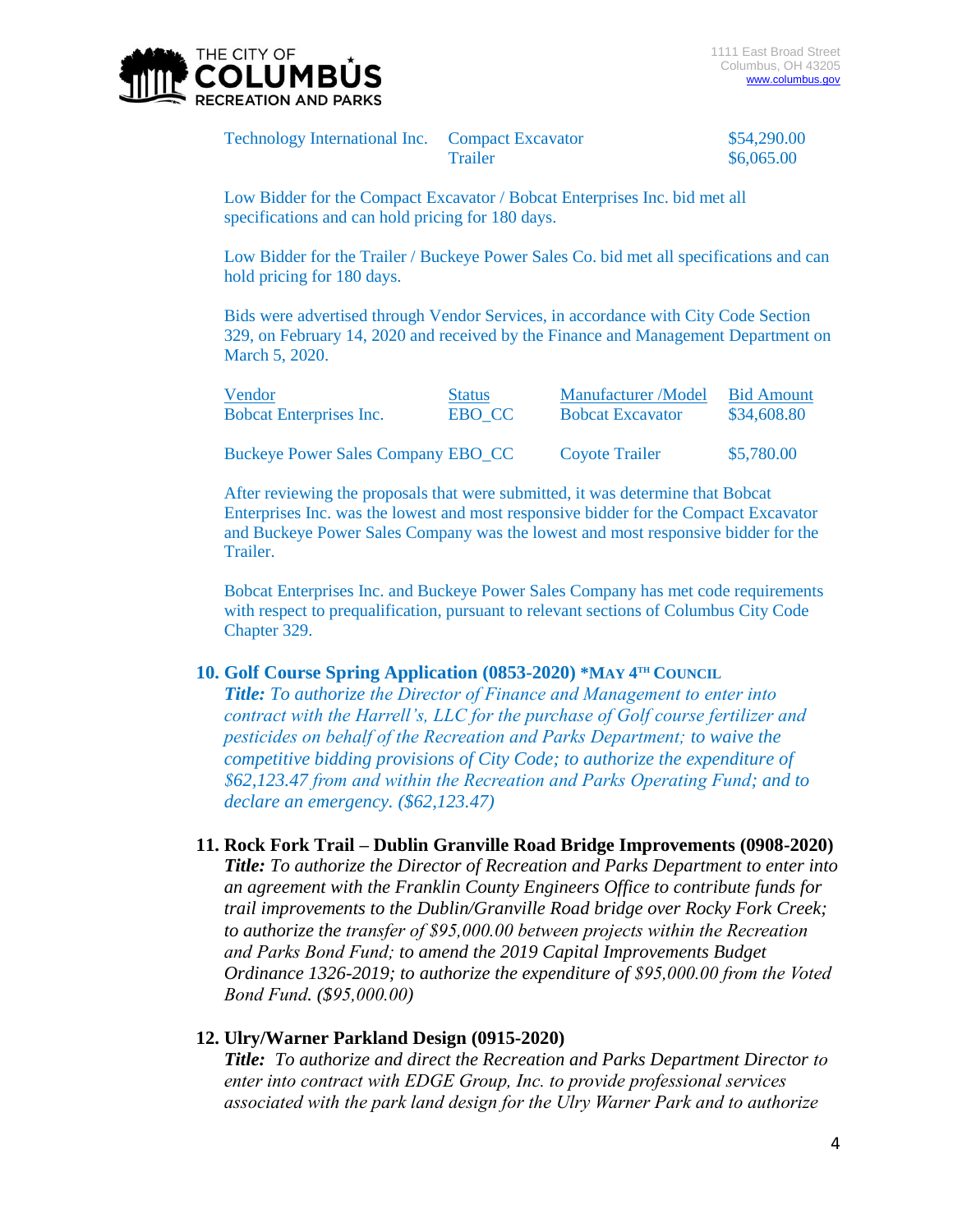

*an expenditure of \$84,663.16 from the Recreation and Parks Voted Bond Fund; and to declare an emergency. (\$84,663.16)*

Proposals were advertised through Vendor Services, in accordance with City Code Section 329, on January 21, 2020, and received by Recreation and Parks on February 11, 2020. The Department received proposals from:

| Company           | <b>Status</b> | Amount           |
|-------------------|---------------|------------------|
| Mannik/Smith      | (MAJ)         | Design Bid - N/A |
| <b>MKSK</b>       | (MAJ)         | Design Bid - N/A |
| <b>JMT</b>        | (MAJ)         | Design Bid - N/A |
| <b>EDGE</b> Group | (MAJ)         | Design Bid - N/A |
| <b>EDG</b>        | (MAJ)         | Design Bid - N/A |

In accordance with City Code, a selection team evaluated the proposals and recommended that EDGE Group Inc. be selected to perform the work. The firm was chosen on their project approach, qualifications, availability, timeline, and reference projects.

DBE inclusion on this contract  $= 10\%$ 

#### **13. Alum Creek Trail – East Columbus/Johnstown Road Connector (0918-2020)**

*Title: To authorize the Director of the Recreation and Parks Department to enter into contract with The Righter Company, Inc. for the construction of the Alum Creek Trail – Johnstown Road East Side Connector (Project); to authorize an expenditure of \$2,282,597.87 and; to enter into contract with CTL Engineering Inc., for Professional Construction Management and Inspection services for the Project and; to authorize an expenditure of \$284,887.00 (total expenditure of \$2,569,466.87, which includes \$2,000 for DPS's prevailing wage coordination) from the Recreation and Parks Voted Bond Fund; and to declare an emergency. (\$2,569,466.87)*

Proposals were advertised through Vendor Services, in accordance with City Code Section 329, on March  $11<sup>th</sup>$ , 2020 and received by the Recreation and Parks Department on April 3rd, 2020. Proposals were received from the following companies:

| <b>Company Name</b>             | <b>Status</b>  | Amount             |
|---------------------------------|----------------|--------------------|
| <b>QCI</b> Group (Columbus)     | Not Registered | $N/A - Design Bid$ |
| PRIME (Columbus)                | <b>MBE</b>     | $N/A - Design Bid$ |
| DLZ (Columbus)                  | <b>MBE</b>     | $N/A - Design Bid$ |
| CTL Engineering Inc. (Columbus) | <b>MBE</b>     | $N/A - Design Bid$ |
| H.R. Gray (Columbus)            | MAJ            | $N/A - Design Bid$ |

In accordance with City Code, a selection team evaluated the proposals and recommended CTL Engineering Inc. be selected to perform the work. The firm was chosen based on their referenced projects, experience, qualifications, availability, timeline, and project approach.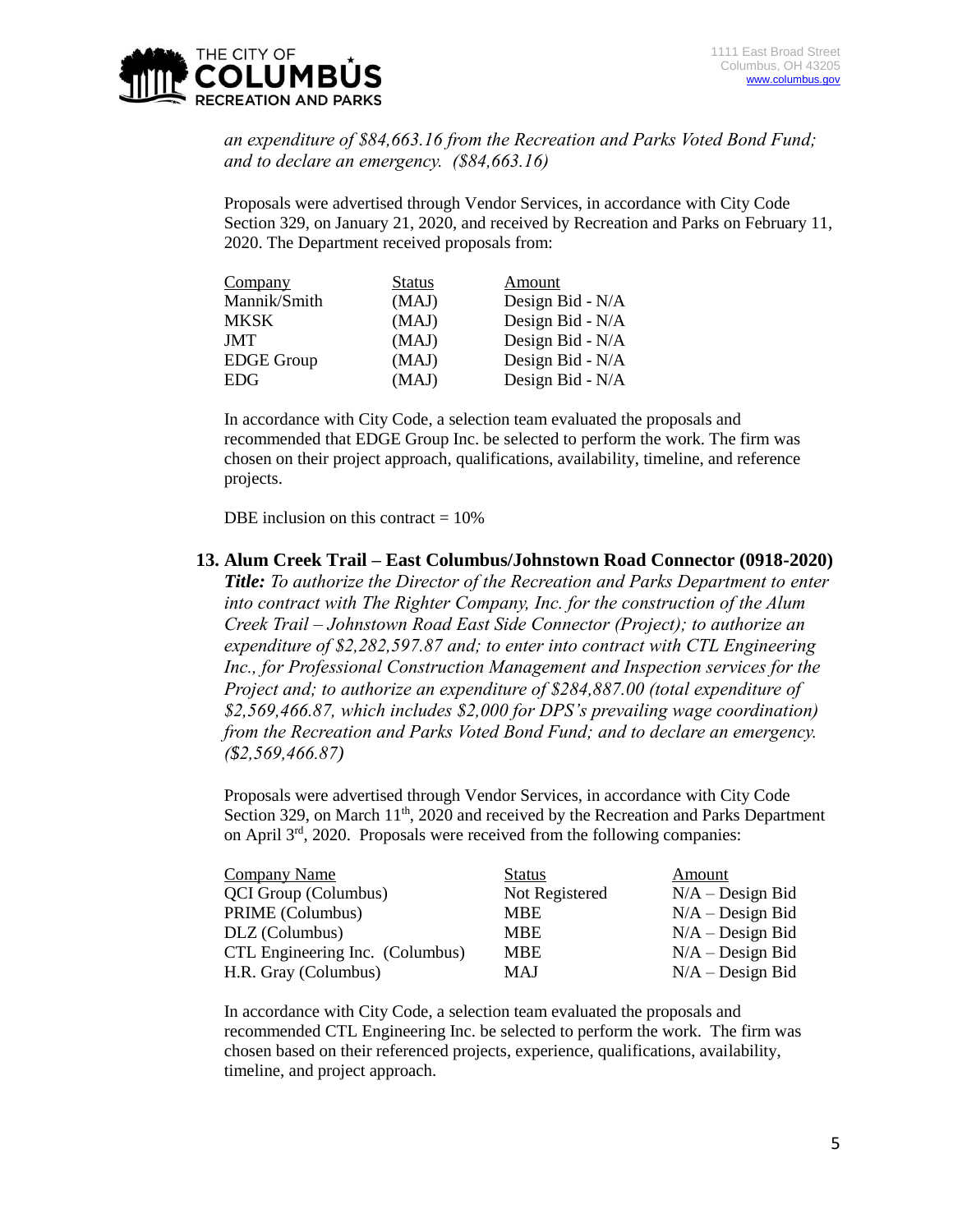

**14. Block Party Waiver Request for Section 923.03(G) of City Code (0946-2020)** *Title: To waive the requirement contained in Section 923.03 (G) (2) of Columbus City Code to allow the Recreation and Parks Department to issue a Block Party street closure permit without submission of a petition bearing signatures of the property owners, tenants, or building managers whose property adjoins the public street being closed; and to declare an emergency.*

#### **15. Arena District Connector Bridge-Clean OH Trail Grant (1086-2020)**

*Title: To authorize the Director of Recreation and Parks to accept \$485,000.00 in grant funds (with minimum local match of \$190,000.00) from the Ohio Department of Natural Resources' Clean Ohio Trail fund for construction of a pedestrian bridge to connect the Olentangy Trail to Nationwide Boulevard and Confluence Park; to authorize the transfer of \$190,000.00 between projects within the Recreation and Parks Bond Fund; to authorize the appropriation of \$485,000.00 to the Recreation and Parks Grant Fund; to amend the 2019 Capital Improvements Budget Ordinance 1326-2019; and to declare an emergency.*

#### **16. Big Walnut Trail – Elk Run to Winchester Pike (1087-2020)**

*Title: This ordinance is to authorize the Director of the Recreation and Parks Department to enter into contract with Strawser Paving Company for the construction of the Big Walnut Trail - Elk Run to Winchester Pike; to authorize transfer of \$1,142,268.55 within the Recreation and Parks Bond Fund; to amend the 2019 Capital Improvements Budget Ordinance 1326-2019; to authorize an expenditure of \$1,045,245.55 from the Recreation and Parks Voted Bond Fund; and to declare an emergency. (1,142,268.55)*

Proposals were advertised through Vendor Services, in accordance with City Code Section 329, on March 24<sup>th</sup>, 2020 and received by the Recreation and Parks Department on April  $10^{th}$ , 2020.

| Company                        | <b>Status</b> | Amount         |
|--------------------------------|---------------|----------------|
| <b>Strawser Paving Company</b> | MAJ           | \$950,222.55   |
| <b>Facemyer Company</b>        | <b>MBE</b>    | \$971,951.98   |
| Double Z Construction Company  | <b>MAJ</b>    | \$1,098,651.66 |
| Columbus Asphalt Paving Inc.   | <b>MAJ</b>    | \$1,207,660.18 |

After reviewing the bids that were submitted, it was determine that Strawser Paving Company was the lowest and most responsive bidder.

Strawser Paving Company and all proposed subcontractors have met code requirements with respect to prequalification, pursuant to relevant sections of Columbus City Code Chapter 329.

#### **17. Confluence Park and Boat Ramp Design Contract Modification (1088-2020)**

*Title: To authorize the Director of Recreation and Parks to modify an existing contract with Burgess & Niple (ord. 1556-2017 and 1272-2019) to provide detailed engineering and design services associated with the preparation of final construction documents for a park and boat ramp that will integrate with the*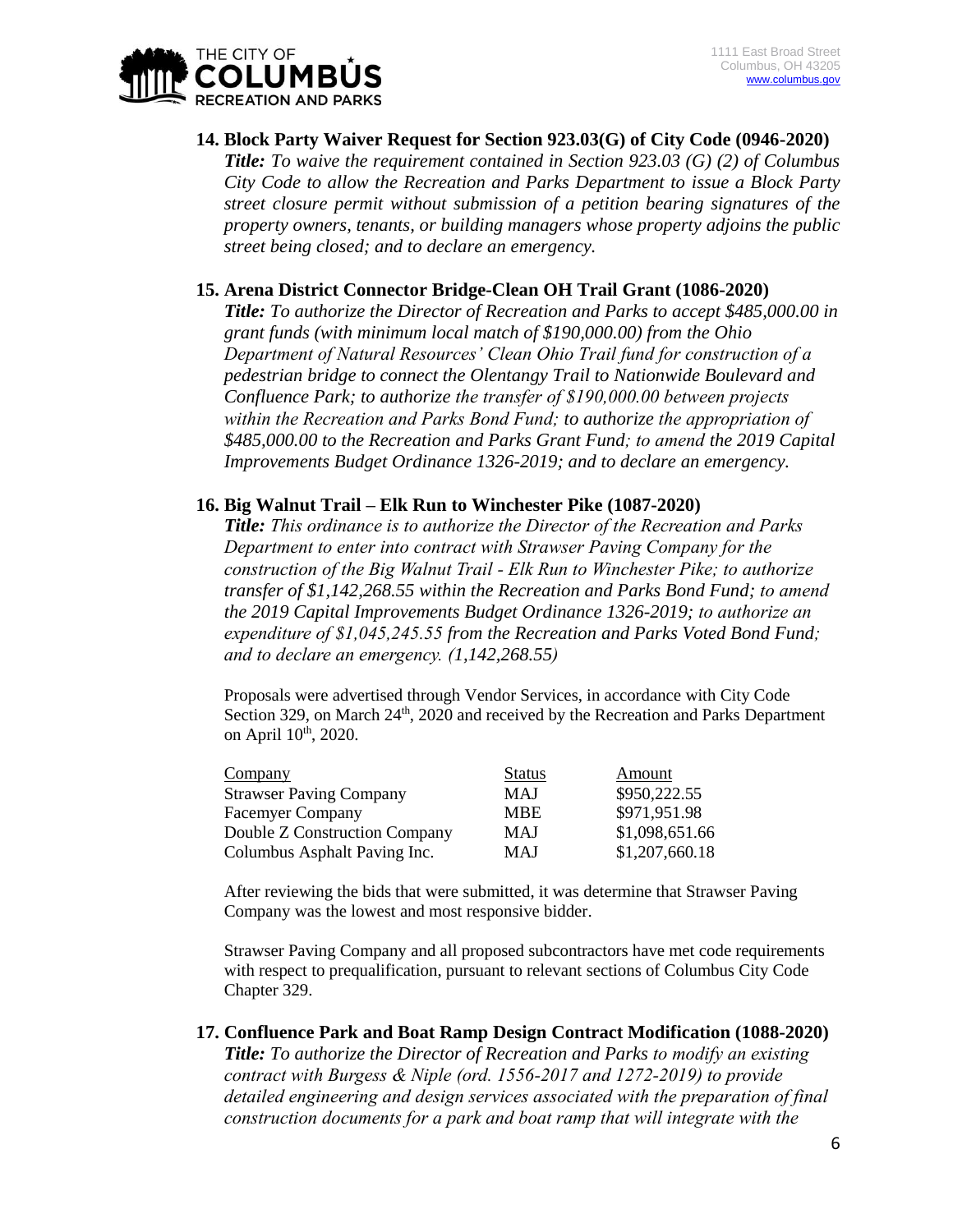

*development of the Arena District/Confluence Village Connector Bridge and Confluence Village Park; to authorize the transfer of \$385,000.00 between projects within the Recreation and Parks Bond Fund; to amend the 2019 Capital Improvements Budget Ordinance 1326-2019; to authorize the expenditure of \$385,000.00 from the Recreation and Parks Voted Bond Fund 7702; and to declare an emergency. (\$385,000.00)*

Proposals were originally advertised through Vendor Services, in accordance with City Code Section 329, on March 15, 2017 and received by the Recreation and Parks Department on April 14, 2017. Proposals were received from the following companies:

| Company           | <b>Status</b> | Amount             |
|-------------------|---------------|--------------------|
| Burgess & Niple   | (MAJ)         | $N/A$ - Design Bid |
| Prime AE          | (MAJ)         | N/A - Design Bid   |
| Korda Engineering | (MAJ)         | $N/A$ - Design Bid |
| <b>GPD</b> Group  | (MAJ)         | $N/A$ - Design Bid |
| <b>EMH&amp;T</b>  | (MAJ)         | $N/A$ - Design Bid |

In accordance with City Code, a selection team evaluated the proposals and recommended Burgess & Niple be selected to perform the work. The firm was chosen based on their referenced projects, experience, qualifications, availability, timeline, and project approach.

#### **18. Parks & Sports Cab and Chassis (1144-2020)**

*Title: To authorize the Director of Finance and Management to enter into an agreement with George Byers Sons Inc. on behalf of the Director of Recreation and Parks for the purchase of two (2) Ford F-450 truck cab and chassis; to authorize the transfer of \$59,193.51 within the Recreation and Parks Bond Fund; to amend the 2019 Capital Improvements Budget Ordinance No. 1326-2019; to authorize the expenditure of \$70,243.00 from the Recreation and Parks Voted Bond Fund; and to declare an emergency (\$70,243.00)*

An existing Universal Term Contract and Purchase Agreement PA003231, established by the Department of Finance and Management in accordance with City Code Section 329 and authorized by Ordinance 1228-2018, was used to obtain pricing for this equipment. Quotes were received for each cab and chassis.

| Vendor                 | <b>Manufacturer</b> /Model | <b>Bid Amount</b> |
|------------------------|----------------------------|-------------------|
| George Byers Sons Inc. | Ford F-450 4-Wheel Drive   | \$36,406.00       |
| George Byers Sons Inc. | Ford F-450 2-Wheel Drive   | \$33,837.00       |

#### **19. ODNR Reimbursement Agreement–Griggs Reservoir Boat Ramp (1145-2020)**

*Title: To authorize the Director of the Recreation and Parks Department to enter into a Maximum Reimbursement Contract and a Cooperative Agreement with the Ohio Department of Natural Resources (ODNR) for the Nottingham Boat Ramp Improvements Project in an amount up to \$800,000.00 (ODNR to reimburse City); and to declare an emergency.*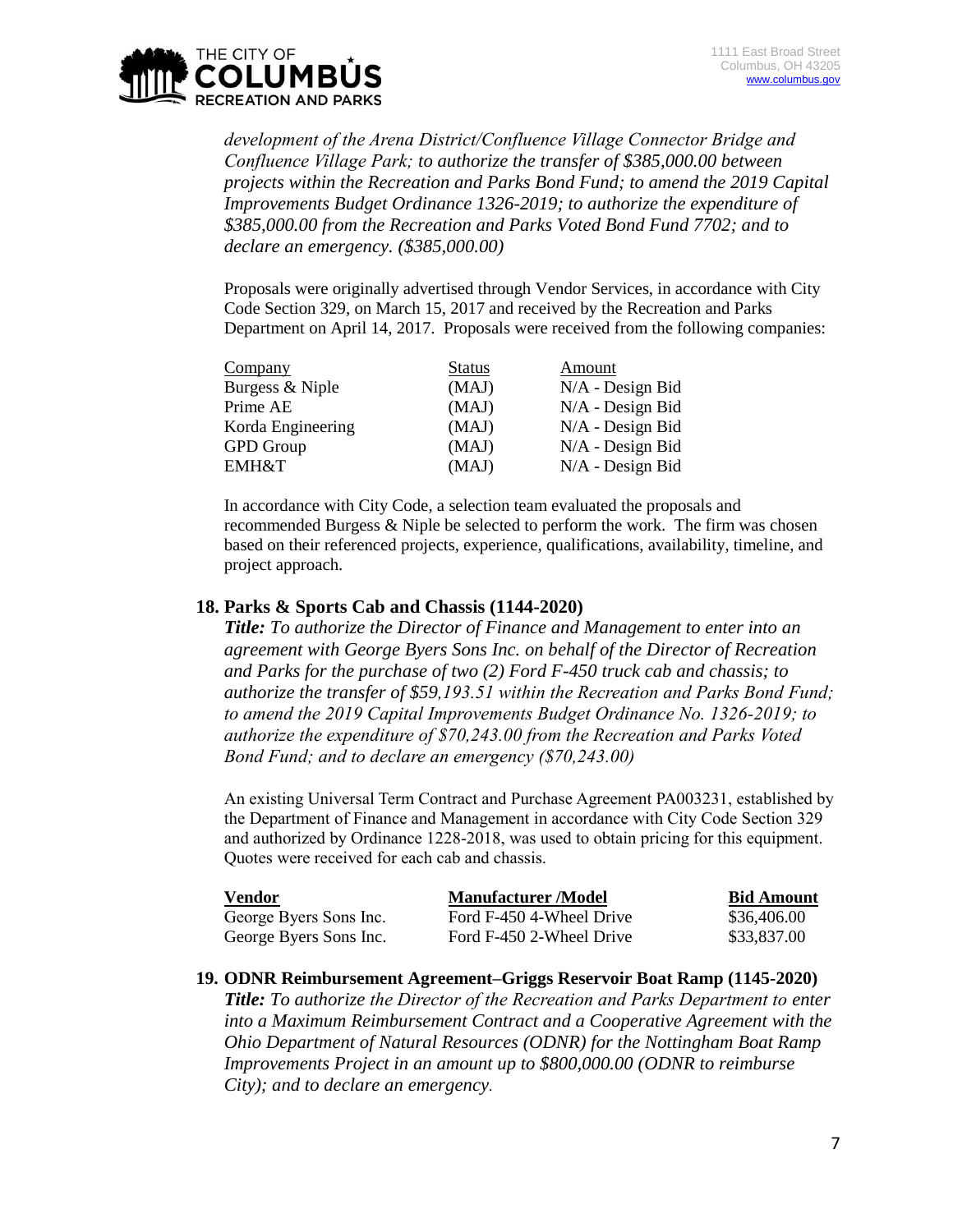

## **20. Downtown Connector Trail (1146-2020)**

*Title: To authorize the Director of the Recreation and Parks Department to enter into contract with Michael Baker International to provide professional engineering services for the Downtown Connector Trail Improvement Project; to authorize an expenditure of \$211,086.00 from the Recreation and Parks Voted Bond Fund; and to declare an emergency. (\$211,086.00)*

Proposals were advertised through Vendor Services, in accordance with City Code Section 329, on February  $26<sup>th</sup>$ , 2020 and received by the Recreation and Parks Department on March  $18<sup>th</sup>$ , 2020. Proposals were received from the following companies:

| Vendor                                 | <b>Status</b> | Amount             |
|----------------------------------------|---------------|--------------------|
| MS Consultants (Columbus)              | MAJ           | $N/A - Design Bid$ |
| Michael Baker International (Columbus) | <b>MAJ</b>    | $N/A - Design Bid$ |
| Moody Engineering (Columbus)           | <b>MBE</b>    | $N/A - Design Bid$ |

In accordance with City Code, a selection team evaluated the proposals and recommended Michael Baker International be selected to perform the work. The firm was chosen based on their referenced projects, experience, qualifications, availability, timeline, and project approach.

## **21. Golf Carts 2020 (1150-2020)**

*Title: To authorize the Director of the Recreation and Parks Department to cancel and renew the contract for five years for lease-purchase payments of the golf riding cars with PNC Equipment Finance, LLC; to authorize the expenditure of \$91,200.00 from the Recreation and Parks Operation Fund; to waive the competitive procurement provisions of the Columbus City Code; and to declare an emergency. (\$91,200.00)*

## **22. Golden Hobby Shop (1194-2020)**

*Title: To authorize the Director of the Recreation and Parks Department to take steps and execute agreements as necessary to assist the Golden Hobby Shop with relocating to a new facility, location to be determined; and to enter into a real property sales contract, and related documents, relative to the sale of 630 South High Street, subject to approval by City Council.*

## **23. US Soccer Foundation In-Kind Donation–Sullivant Gardens Mini-Pitch (Commission Only)**

*Title: Columbus City Charter, 129 Section states, "The recreation and parks commission may receive donations and bequests, of money or property, in trust or otherwise, for recreational and park purposes. The treasurer of the commission (the city treasurer) shall be the custodian of all such trust funds which may be received by gift, devise, in trust, or otherwise, and all funds acquired for or by reason of the operation and extension of the recreational and park facilities of the city."*

*The US Soccer Foundation would like to donate a mini-pitch to the Columbus Recreation and Parks Department in 2020. This in-kind donation, awarded in the*